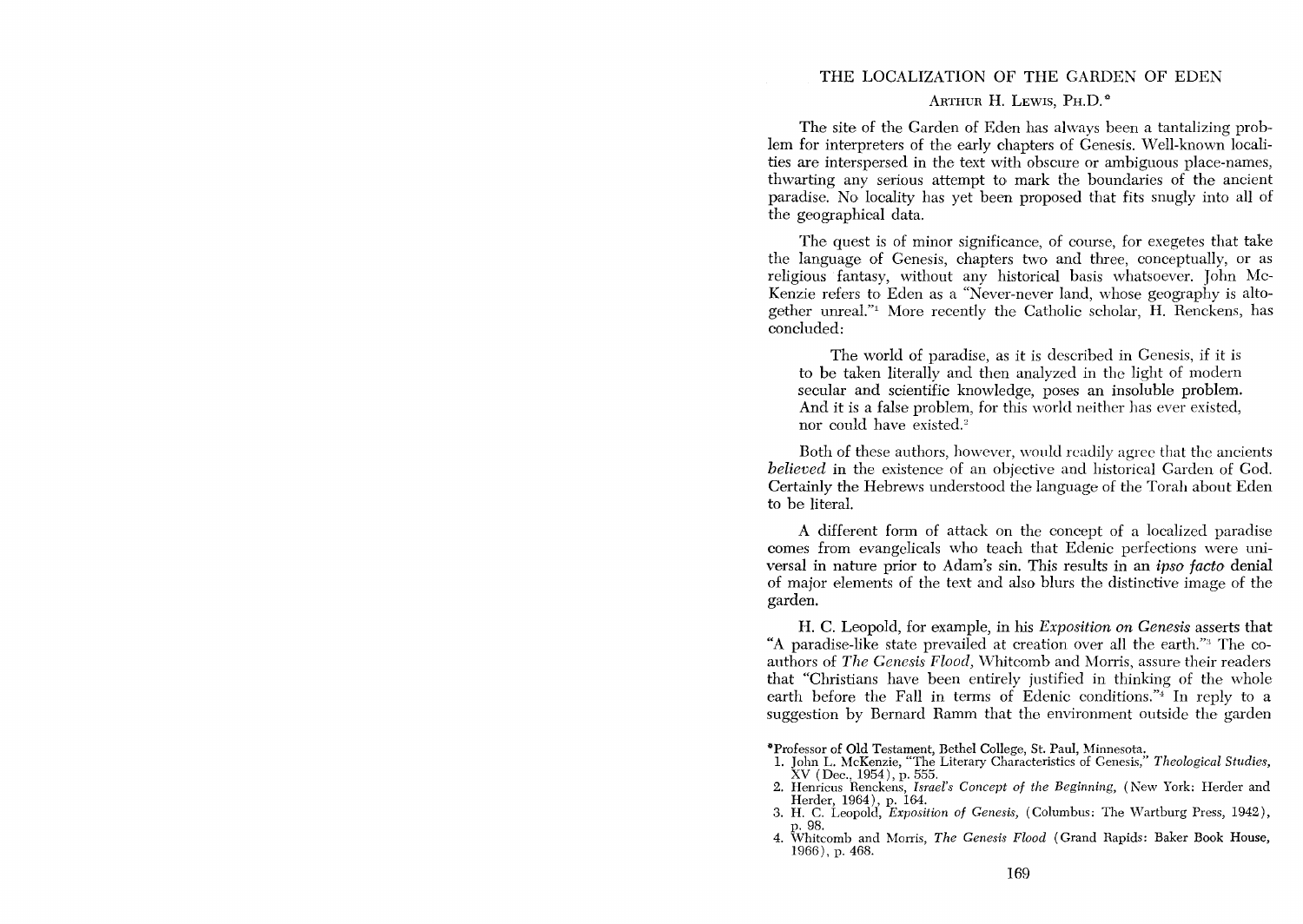was natural from the beginning, as we see the cosmos today, Whitcomb and Morris declare: "The principle objection to this approach is that it lacks a single shred of Scriptural support in its favor, and runs counter to an immense avalanche of revelation."5

This "avalanche" of evidence appears to consist of only two passages beyond the opening chapters of Genesis: Genesis 5:29 and Romans 8:19-23. Perhaps the viewpoint of Dr. Ramm may not be so summarily dismissed after all.

The first concern of this paper will be to show that the language of the text on the Garden of Eden requires a localized, rather than a universal paradise. Second, it will be noted that literary parallels from Summerian, Akkadian, ,and Ugaritic documents also speak of a particular locale of utopian quality. Finally, it will be demonstrated that the references to the cursing of the ground prove neither a cosmic judgment upon the plant and animal kingdoms, nor the creation of new and menacing forms of vegetation to plague man's work.

#### The Biblical Account

The *toledoth* of the heavens and the earth in Genesis 2:4 introduces a supplemental history of man's creation and initial environment. Chapter one dealt with the origin of the world in its cosmic totality. Now the attention is focused upon that particular area prepared for man.

The scene opens not with the garden, but with the world outside, termed the *adamah.* This is pictured as an uncultivated, parched region without rainfall, but watered by ground-swells or floods from the earth. (For the discussion of Hebrew *ed,* "mist," see articles by Albright and Speiser.)<sup>6</sup> Since there was neither a gardener to care for the soil, nor proper irrigation, the *adamah* did not produce the "plants of the field." This implies only the absence of field-crops, not the state of the earth before the third day's work when all forms of vegetation were created. Von Rad sees the *adamah* as a "Desert in contrast with the Sown."7 Adam was formed not only *of* the *adamah* but *upon* the *adamah,* before he was placed in the garden.

*Eden* is given as the region or country within which God planted the garden. Such a territory is listed with other place-names in Genesis 4:16, II Kings 19:12, and Isaiah 37:12; a land called *Beth-Eden* occurs in Amos 1:5. The *East* could mean any number of areas, stretching all the way from Trans-Jordon to the far side of Mesopotamia. There is general agreement on the derivation of Eden from the Akkadian *edinu*  L with other place-names<br>12; a land called *Beth-1*<br>any number of areas, st<br>far side of Mesopotam:<br>1 of Eden from the Akk<br>102ff., and E. A. Speiser,<br>102ff., and E. A. Speiser,<br>1ia: The Westminster Press,

(1955), p. 9 ff.<br>7. Gerhard von Rad, *Genesis* (Philadelphia: The Westminster Press, 1961), p. 71.  $(1955)$ , p. 9 ff.

with the connotation of "plain," "steppe," "wilderness." The homonymous *eden* of Hebrew for "delight," or "voluptuousness," is a tempting, but less likely etymology. The term was rare in Akkadian records, but very common to the earlier Summerians, which speaks in favor of its antiquity. With the meaning of "plain," it shows up in several of the Ugaritic tablets, but an identical word, *'dn*, can refer to a "season" or a "host."<sup>8</sup>

*Can* is another term that argues for the localization of paradise. Coming from a verbal stem meaning "to protect," "to defend," it always describes an enclosed or fcnced area. In place of the Hebrew *gan* the Septuagintal translators found it convenient to employ the Persian *pardes*. Already this term had cstahlished itself as a loan-word in the corpus of the sacred writings with the significance of "park," or "orchard," or "royal garden" (Song of Solomon 4:13; Ecc. 2:5; Neb. 2:18).

Eden's most specific, and most perplexing landmarks were its rivers. A system of four tributaries merged into one mighty stream at the entrance to Eden. At once this suggests an area with abundance of water and fertility. If this singlc current is considered to be the source of the four branch streams, it should be located high up in the ranges of Kurdistan, where the Tigris and Euphrates rivers rise within a short distance from each other. Two other rivers, such as the Phasis and the Oxus can be selected to identify the Pishon and Cihon of the text. Emil Kraeling, however, has reproduced an old-world map which locates Eden in this general area of the Ararat mountains, but with the four rivers all moving in a southerly direction." The Pishon and Gihon flow around the lands of *Gush* and *Havilah* to the east of the Tigris and Euphrates.

A locale for paradise near the city of Babylon is barely possible, if the two unidentified currents can be imagined as transversal canals joining the narrows of the Tigris and Euphrates.

In the *MacMillan Bible Atlas*, published in this current year, authors' Y. Aharoni and M. Avi-Yonah suggest that since the lands of Cush and Havilah are related in the Bible to Egypt and Ethiopia (Genesis 10:6, 7), the Pishon and Gihon may indicate the White and Blue arms of the Nile.<sup>10</sup>

Renckens contends that the answer will come from the old conception that the physical world was divided into four great centers of civilization, each with its own river-valley. Starting from east and moving westward, the Indus would identify the Pishon, and the Ganges-Nile the Gihon. (Even the Greeks were accustomed to linking these two great rivers, as the Greek *Cichon* for the Nile indicates.) For Renckens, "The best way of conveying an impression of exceptional fertility and fruitful-

- *8. Legend* of *Krt,* line 87 *(U garitic Literature,* Cyrus Gordon, p. 69).
- 9. Emi; C. Kraeling, *Bible Atlas* (New York: Rand McNally and Company, 1946), p. 42.
- 10. Y. Aharoni and M. Avi-Yonah, *Bible Atlas* (New York: The MacMillan Company, 1968), p. 21.

<sup>5.</sup> *Ibid.*, p. 467. **f** 6. W. F. Albright, *JBL*, 58 (1939), p. 102ff., and E. A. Speiser, *BASOR*, 140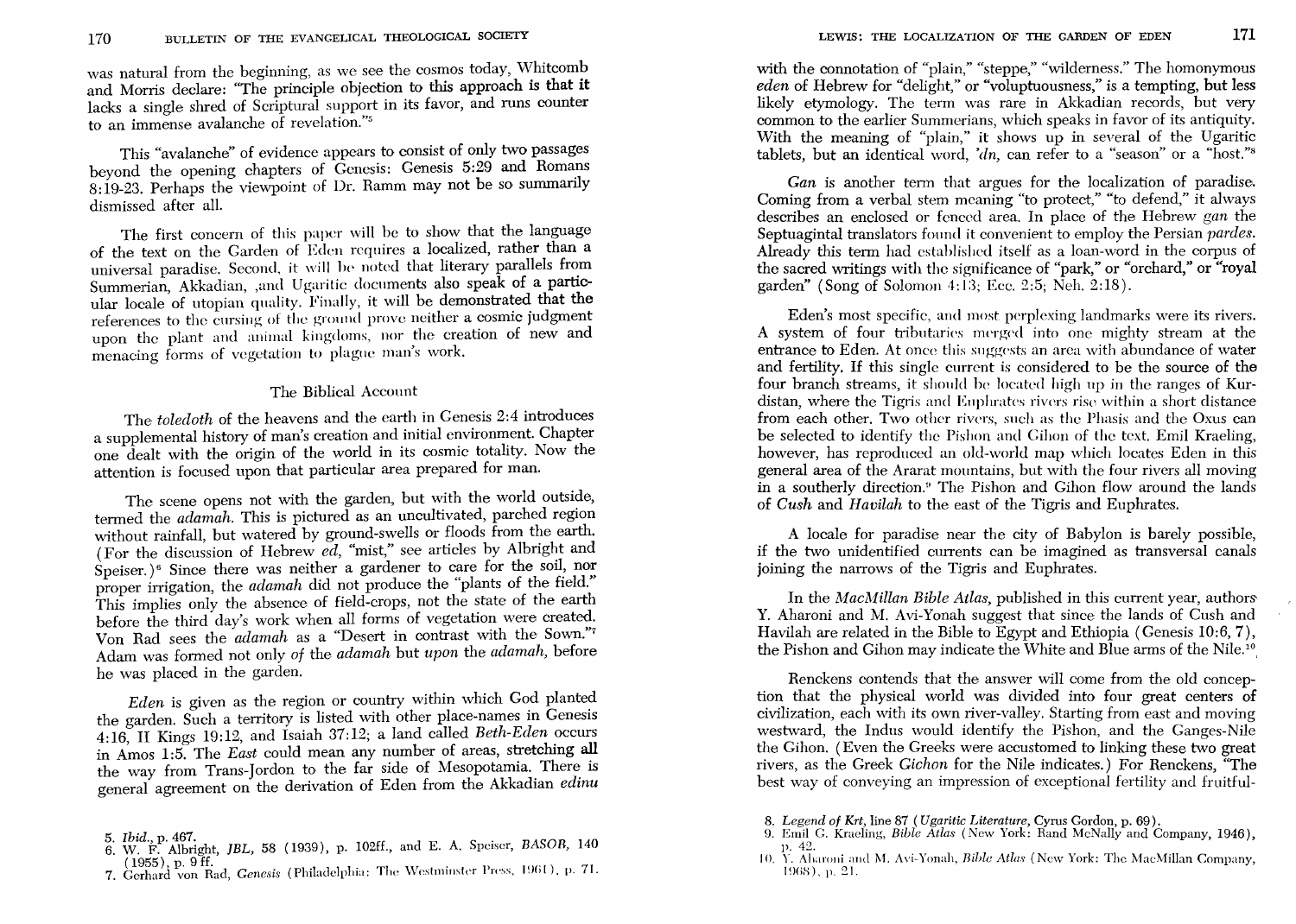ness was to locate the garden in the unattainable and mysterious region where these four great world rivers had their common origin."<sup>11</sup>

A very strong case can be made for the Mesopotamian delta area, using both the geographical data and the inscriptions of archaeology. Speiser has interpreted the plural of *ro's* as the upper courses of the rivers, thus the four branches flow *into* Eden, not out of it, as was assumed by the Kurdistan theory. He states: "All four streams once converged, or were believed to have done so, near the head of the Persian Gulf, to create a rich garden land to which local religion and literature alike look back as the land of the blessed."<sup>12</sup> Cush is mistakenly understood as Ethiopia in this context; rather it represents the land of the Kassites, *kussu* in the Nuzi tablets. No other locale combines favorably so many features of the Edenic topography.

Many distinctive qualities of the garden emphasize its superiority to the rest of nature outside: the ahundance of water, the edible plants and fruit-trees, the non-violent behavior of the animals, the absence of thorns and thistles, the stewardship apart from toilsome labor. Perhaps the serpent's unusual powers of communication and appearance give an inkling of the special features of all the creatures of the garden. Blessed harmony existed between God and his world. Man and woman lived together in perfect tranquility and without fear or shame. A hidden Tree of Life marked man's potential reward, and the other tree of the knowledge of good and evil challenged his moral freedom. The sanctity of paradise was evidenced by the guardian cherubim at its entrance.

### *The Literary Parallels*

Archaeological records verify the wide-spread belief of the peoples of the Biblical world in a place of utopian bliss. Such legends have limited value for the exegetes of the Old Testament, but, for the point at issue, the localization of paradise, their concurrence is meaningful.

The Summerians enjoyed retelling the tale of Enki, the fresh-water God, who lived in a "land of the living with neither sickness nor death. In *Dilmun* the raven utters no cry; the lion kills not; the wolf snatches not the lamb."!3 It was to this same wonderful land that Ziusudra was transported in the Summerian version of the flood story. He there obtained ''breath eternal like a god, in the place where the sun rises, in the land of *Dilmun."14* 

Much later, the Babylonians related similar tales of the fabulous city-state of *Eridu,* also located near the mouth of the two rivers. Adapa

- 12. E. A. Speiser, *Genesis,* The Anchor Bible (New York: Doubleday and Company, 1964), p. 20.<br>13. James B. Pritchard, *Ancient Near Eastern Texts* (Princeton: Princeton University
- Press, 1955), p. 38.
- 14. *Ibid.*, p. 44.

managed to arrive in heaven, somehow connected in locale with *Eridu,*  but was cast out for his refusal to eat of the bread of life. The text reads: "Take him away and return him to his earth. He shall not have eternal lifel"15

The deified hero of the Babylonian flood recounted to Gilgamish of his adventures upon discmbarking on Mount Nisir of the Ararat range, and then of being taken far away to the "mouth of the rivers" (the delta region?), where he and his wife received immortality.

*Yima* was the first human being in Persian mythology. He dwelt in a land of joy with the deity Ahuramazda where the evils of old age and death did not exist. But the man lost his state of perfection and was driven out for speaking an untruth.<sup>16</sup>

For the Canaanites and Syrians the concept of paradise centered upon the belief in a sacred mountain. Baal made his sanctuary on Mount Casius, north of the country of Ugarit. Here the pantheon of Canaanite deities and heroes lived in glorious pomp and splendor. "In the midst of the heights of Zaphon the house of Baal shall comprise a thousand acres," reads the text of one of the *Baal* and 'Anat Cycles.<sup>17</sup> This alternate title for the holy mountain, Zaphon, is the normal Hebrew term for "north." In Psalm 48:2 Mount Zion is said to be "in the far north," but Dahood now translates: "Mount Zion is in the heart of Zaphon."18

Descriptions of the happenings on Zaphon more closely parallel those of the Greek Olympus, than of the Biblical paradise. However, Ezekiel must have detected some similarity as he taunts the king of Tyre for his arrogance. "You were on the holy mountain of God, you were in *Eden,* the garden of God, ... so I cast you out as a profane thing from the mountain of God" (Ezekiel 28:13-16). Reading the full context of this prophecy, it is impossible to miss the allusion to the Genesis account of Adam's sin in the garden of Eden.

In their details, these samplings from Near Eastern mythology bear little resemblance to the Biblical account of man's first estate. However, they all show the hostility of nature outside the confines of the sacred area, and the distinctive character of life within, where neither pain nor death is tolerated.

## *The Cursing of the Ground*

Often a number of disasters are assigned to the curse when actually they occurred before and independently of it! Man's consignment to

- 16. Paul Heinish, *History of the Old Testament,* trans. by W. Heidt (St. Paul: North Ccntral, 1952), p. 16.
- 17. Cyms Gordon, *op. cit.,* p. 34.
- 18. M. Dahood, The *Psalms*, vol. I, The Anchor Bible (New York: Doubleday and Connany. 1966), p. 288.

<sup>11.</sup> Renckens, *op. cit.,* p. 203.

*<sup>15.</sup> Ibid.,* p. 95.